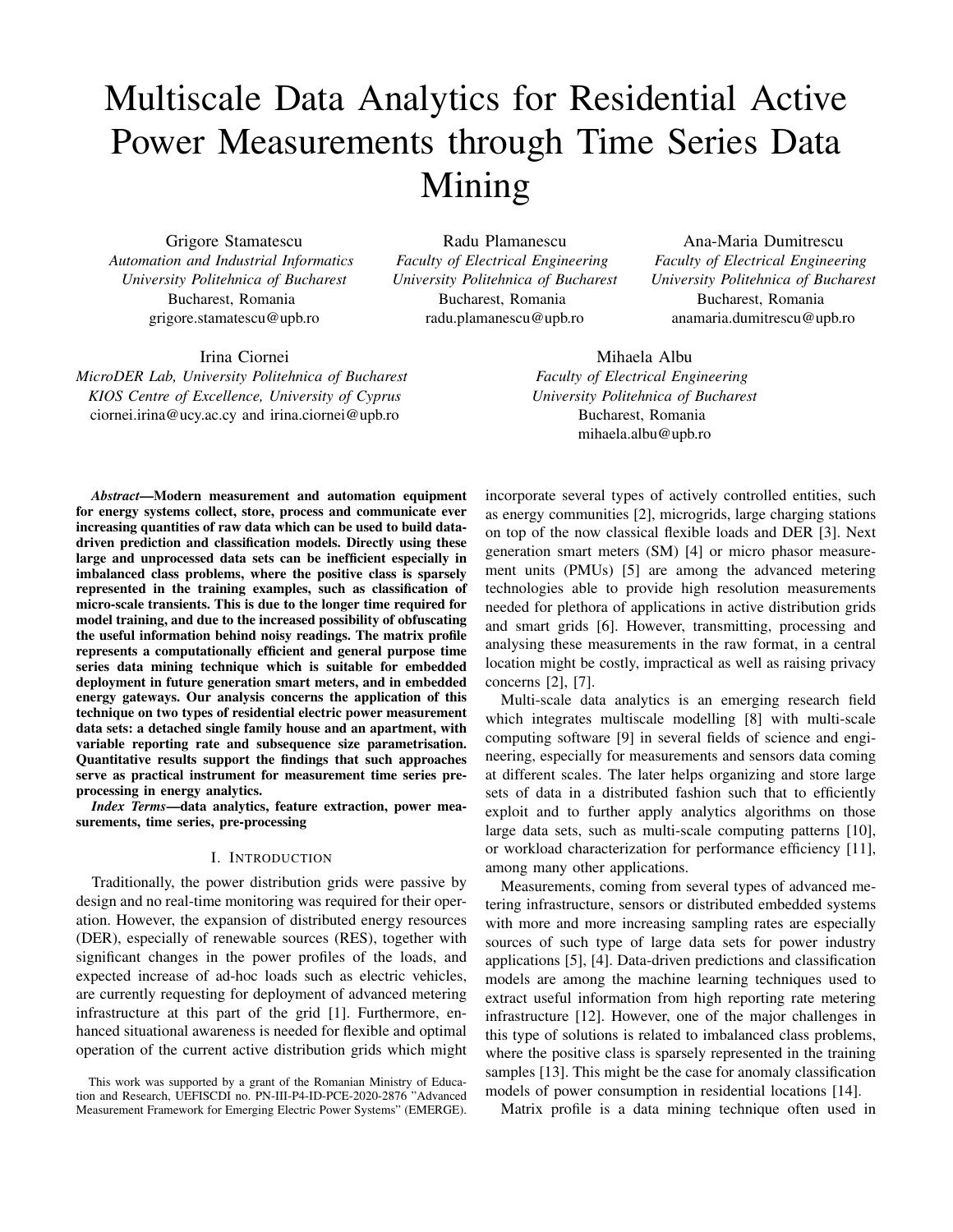pre-processing of large time series archives, aiming for fast anomaly detection, classification or labelling of continuous streams of newly arriving data [15]. One of the main advantages of this technique is that it requires low computational resources and it could be easily implemented in distributed low power energy gateways, such as advanced smart meters.

Previous contributions relating to MP implementation and energy data have been illustrated in [16], [17], [18] which were mostly focused on building energy data with low sampling resolution of 15 minutes and one hour, respectively. This normally cancels many subtle events and anomalies through averaging when focusing on micro-transient regimens in highsampling rate measurements for power system state estimation. In [19] the objective has been to assess the performance of deep learning forecasting models on power measurements data in terms of various accuracy metrics: Mean Squared Error - MSE, Mean Absolute Error - MAE and Mean Absolute Percentage Error - MAPE, and computational performance at various reporting rates. Our intuition is that a combination of suitable measurement data pre-processing, and feature extraction with state-of-the-art data-driven models based on hybrid convolutional-recurrent neural networks with multiple layers may result in robust models for various applications in energy systems.

To this end, the major contributions of this work are:

- application of the Matrix Profile (MP) time series data mining technique for efficient information extraction from smart meter power measurements;
- comparative results analysis on two residential use cases, single family home and urban apartment, at various timescales;
- discussion on the usage of the extracted features and reduction in the time series representation in a learning framework for steady-state/rvc classification aiming to reduce teh needed computational effort.

Subsequently, we discuss in detail the Matrix Profile (MP) technique in Section II and its application for our energy measurement scenario, along with the available datasets. Section III focuses on a gradual discussion of implementation and results obtained to illustrative the comparative analysis. Section IV presents the conclusion and outlook on future work.

### II. METHODS AND DATASETS

Building time series data structures involves associating information on the physical parameters, provided by measurements with reliable time-stamps, using - in most cases - uniform sampling. From the perspective of building datadriven models using machine learning and analytics methods, this type of data includes information both in the actual measurement data, and in the association between the measurement data patterns and their occurence in time. The latter can be used to encode both short-term and long-term dependencies of the underlying monitored phenomenon or process in the model parameters at the training stage. By combining the analysis of recorded data with suitable pre-processing techniques an adaptive system can be achieved that balances accuracy against

computationally efficient (re-)training while limiting the inherent noise in large unbalanced datasets used for training. Preprocessing by means of feature extraction and feature selection allows for early pattern discovery and focusing on particular segments of the input data. Popular methods for these tasks such as principal component analysis (PCA) and singural value decomposition (SVD) are well documented in the technical literature and can represent complementary alternatives to MP.

# *A. Matrix Profile for Time Series Data Mining*

Matrix Profile (MP), initially proposed by [15], represents a vector of values, computed by sliding a window of size  $m$ over a time series  $T$  of size  $n$ . Each value in the vector stores the minimum z-normalised Euclidean distance to its neighbors. The use of the Euclidean distance d:

$$
d(T_a, T_b) = \sqrt{\sum_{i=1}^{n} (T_{a,i} - T_{b,i})^2}
$$
 (1)

where  $T_a$  and  $T_b$  are two subsequences of equal length and  $T_{a,i}$  and  $T_{b,i}$  are the i elements in the respective subsequence, ensures efficient computation, preceeded by the znormalisation which enables comparable results across various absolute values. Robustness of the method can be assessed by adding synthetic noise traces to the original input time series and quantifying the resulting profiles. Several open-source software implementations: python matrixprofile, stumpy, MATLAB library, and various algorithms: scrimp, scrimp++, stomp, mpx, can be used to compute it for both offline and online usage on streamed data. In this case the new values are gradually incorporated into the resulting profile by sliding the analysis window further, without recomputing the full spectrum of distances.

One advantage of MP lays is the fact that it uses a single parameter for tuning: the subsequence length  $m$ , which in our case of analyzing residential active power measurement values can be related to pre-observed daily consumption and appliance use patterns in clusters of homes. Alternatively, several automated and visual inspection procedures are available to identify the optimal subsequence length for a given time series.

Three main features of the technique are leveraged in this work, as follows:

- Derivation of the daily MP vectors for the residential active power measurement data for comparing smart meter traces in conjuction with apriori domain knowledge;
- Identification of measurement time series motifs, as recurring patterns within the measurement time series;
- Identification of time series discords, as highly dissimilar measurement time series patterns which can signal an anomaly for control purposes.

As discussed in [16], given time-series  $T$ , two subsequences of length m,  $\{T_{a,m}, T_{b,m}\}$  are considered a *motif* pair if:

$$
dist(T_{a,m}, T_{b,m}) \leq dist(T_{i,m}, T_{j,m}),
$$
  
\n
$$
\forall i, j \in [1, 2, ..., n-m+1] \text{ with } a \neq b, i \neq j.
$$
 (2)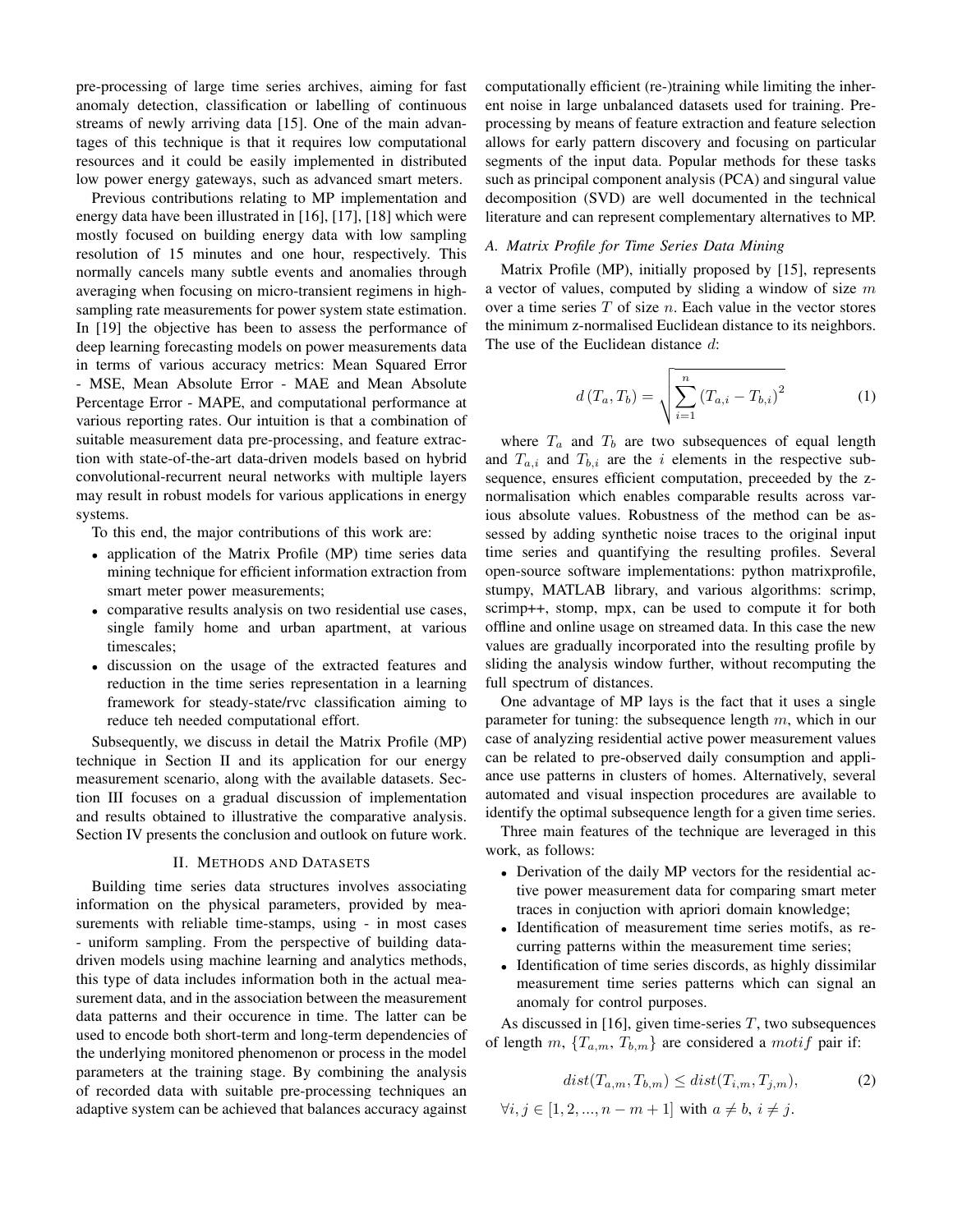The subsequence with the maximum distance to its nearest non-self match neighbor can be interpreted as an unusual subsequence or anomaly and is denoted as a *discord*. Given the time-series subsequence  $T_{c,m}$  of length m non-self matched with  $T_{d,m}$  and the subsequence  $T_{p,m}$ , non-self matched with  $T_{q,m}$ ,  $T_{c,m}$  we label a *discord* if:

$$
min(d(T_{c,m}, T_{d,m})) > min(d(T_{p,m}, T_{q,m})),
$$
 (3)

with  $c \neq d$ ,  $p \neq q$  and d a z-normalized Euclidean distance function.

#### *B. Description of the two datasets and measurement context*

It is recognized that residential customers have a large variability in their electricity use e.g. short periods of time with peak demand and lower demand during most of the time during the day. Despite this, most of network impact studies for RES at LV grid still rely on hourly aggregated load or, in the best case, on 15 minutes data aggregation. It is acknowledged in [20] that near real-time information and data communication is a critical technical requirement for the operation of LV grids. To highlight the energy analytic approach of pre-processsing active power time series, for the energy consumption side, it has been made use of 1s-reporting rate load profiles derived from high reporting measurements using the so-called Unbundled Smart Meter (USM) concept [21], required for achieving an optimal operation of the proposed emerging system. We have collected two datasets of residential energy meters over the course of several weeks as experimental deployment. The first dataset represents a single-family house, while the second is an apartment dwelling from Bucharest, Romania. Data has been collected in shoulder season, corresponding to the month of September 2021 and 2020 respectively, which has a neutral impact on the observed patterns through the absence of considerable cooling and/or heating loads.

Figure 1 illustrates the daily active power profile derived from measurements provided by a three phase smart meter installed in the house, with raw data made available every 1 second. A similar pattern is presented in Figure 2 with the difference being that, in this case, the power profile is obtained by mediating the raw data on a 900-samples window, equivalent with linear aggregation over the 15 minute reporting interval, thereby obfuscating both noise and potentially relevant signal variability.

## III. RESULTS

We present the results of the analysis using the MP technique on the above mentioned datasets. The implementation has been carried out using the Python programming language and the open source *matrixprofile*<sup>1</sup> library. The library provides software methods to analyze, compute and visualize the profile of the input time series. A pan-matrix profile data structure is also provided that allows the selection and review of multiple MP records, useful for comparing various parametrisation





Fig. 1: Daily power profile from measurements with 1 frame/s reporting rate -example



Fig. 2: Daily power profile from emulated meters with 4 frames/h reporting rate, using linear averaging

options such as: window size, noise levels, type of algorithm. We use Google Colab as online development environment.

In Figures 3 and 4 the MP values vector for each of the two daily power measurement traces introduced in the previous section are illustrated. The most suitable time window is automatically calculated for each of the examples.

In each figure, the red point marks the location of the top level discord i.e. the most dissimilar subsequence in the original data. One salient observation is that, for the 1s sampled data, a brief power spike is identified in the evening of the respective day. In the second situation, when processing 15 minute averaged data, the brief spike is eliminated through averaging and thus the MP procedure then marks an earlier and wider spike of power. This can be extended to the top  $n$  discords that mark multiple anomalies in the data which can be analyzed through deeper inspection of the original measurement sample subsequences.

In addition a heatmap profile is shown on top of each figure with lower (blue) values in the second part of the morning, after a brief period of increased values (orange). In this case, the rectangular patterns at the beginning of the day for both examples are labeled as time series motifs e.g. corresponding to the sole periodic power draw of a home appliance such as a refrigerator in the absence of other consumers in an unoccupied house.

A histogram showing the overlayed empirical distributions of the matrix profile values for the two cases is presented in Figure 5. Clustering and thresholding MP values can point out areas of interest in the original time series where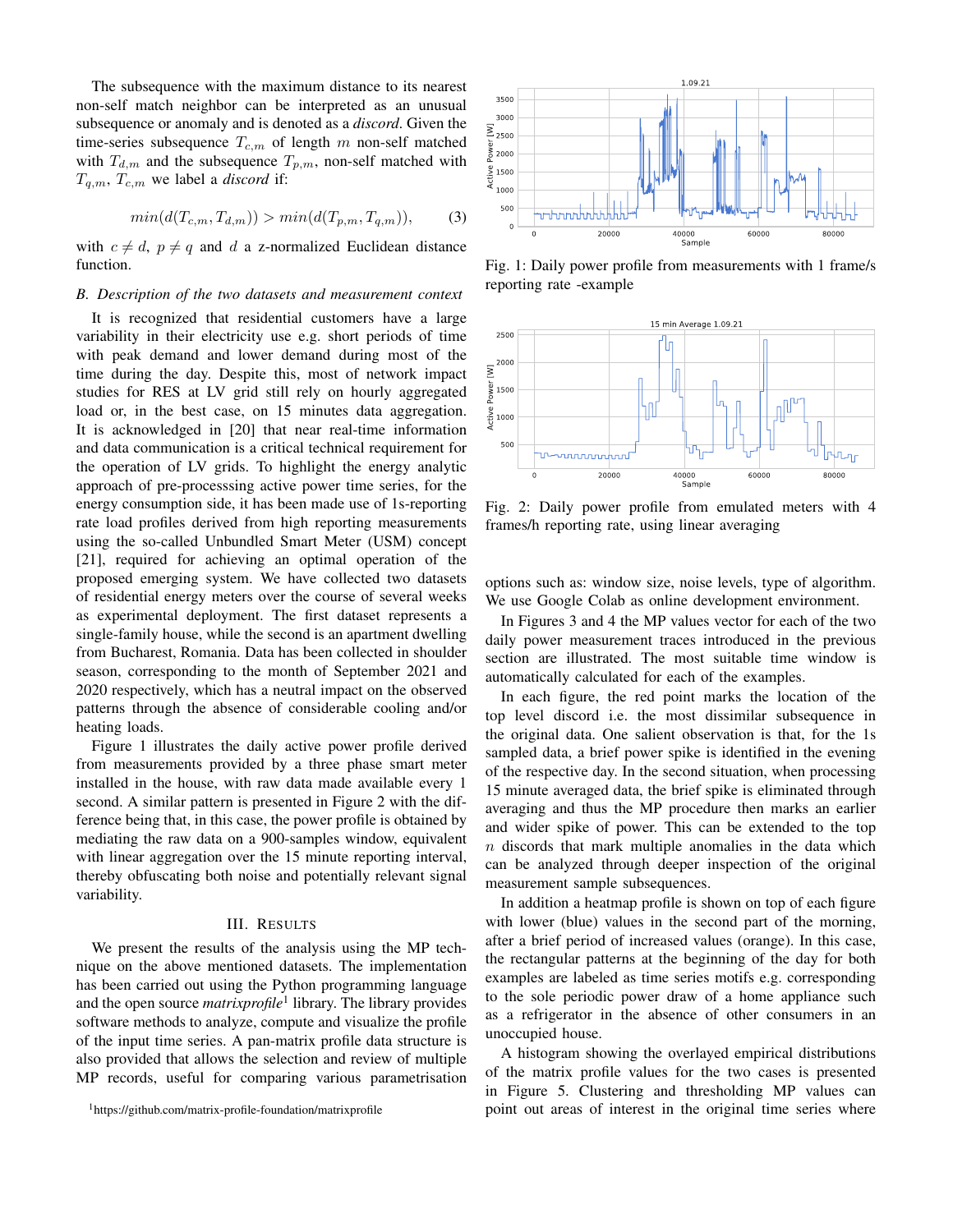

Fig. 3: Matrix profile for daily power measurements trace (1 frame/s reporting rate)



Fig. 4: Matrix profile for daily power measurement trace (averaged)

appropriate measures can be taken with regard to the adaptive (increased) sampling of the measurement and control actions. z-normalisation of the time series ensures comparability across multiple domains. The higher MP values for the second power measurement time series can be explained though the steeper changes on sparser discrete power levels produced during the averaging procedure.



Fig. 5: Empirical distributions of the MP values

Data structure representation of the analysis function for a single MP vector computation is presented below, corresponing to the 1s sampled measurements. It allows programmatic access to both the input values and the computed profile values and also records the parametrisation options during the procedure. In this case the mpx algorithm corresponds to a fast implementation of the MP that does not use the Fast Fourier Transform (FFT).

```
{'algorithm': 'mpx',
'class': 'MatrixProfile',
'data': {'query': None,
'ts': array([341.99, 341.99, 341.99, ...,
```

```
296.44, 296.44, 296.44])},
'ez': 0,'join': False,
'lmp': None,
'lpi': None,
'metric': 'euclidean',
'mp': array([34.81832531, 34.80253447,
34.786677 , ..., 32.89044937,
       32.88824545, 32.88603246]),
'pi': array([ 360, 361, 362, ...,
6774, 6775, 6776]),
'rmp': None,
'rpi': None,
'sample_pct': 1,
'w': 1324
```
We further include the apartment dataset in the analysis. Figure 6 presents one days of active power measurements for each of the residential dwellings, taken during the same day in September. A lower baseline power consumption can be observed as well as narrower consumption peaks. In the middle of day an unusual pattern is represented which can correspond to a particular appliance. This can thus be considered as a potential candidate for flagging of anomalous behaviour.



Fig. 6: Daily active power measurements: house and apartment

The corresponding MP vectors are illustrated in Figure 7. We observe a larger variability in the apartment profile corresponding to larger minimum distances between the subsequences of the values which can be explained through a large amplitude of the changes relative to the lower baseline. The motif pattern which has been previously observed is not replicated in this second dataset given several spikes in the data at the beginning of the series.



Fig. 7: Comparative profiles between two dwellings